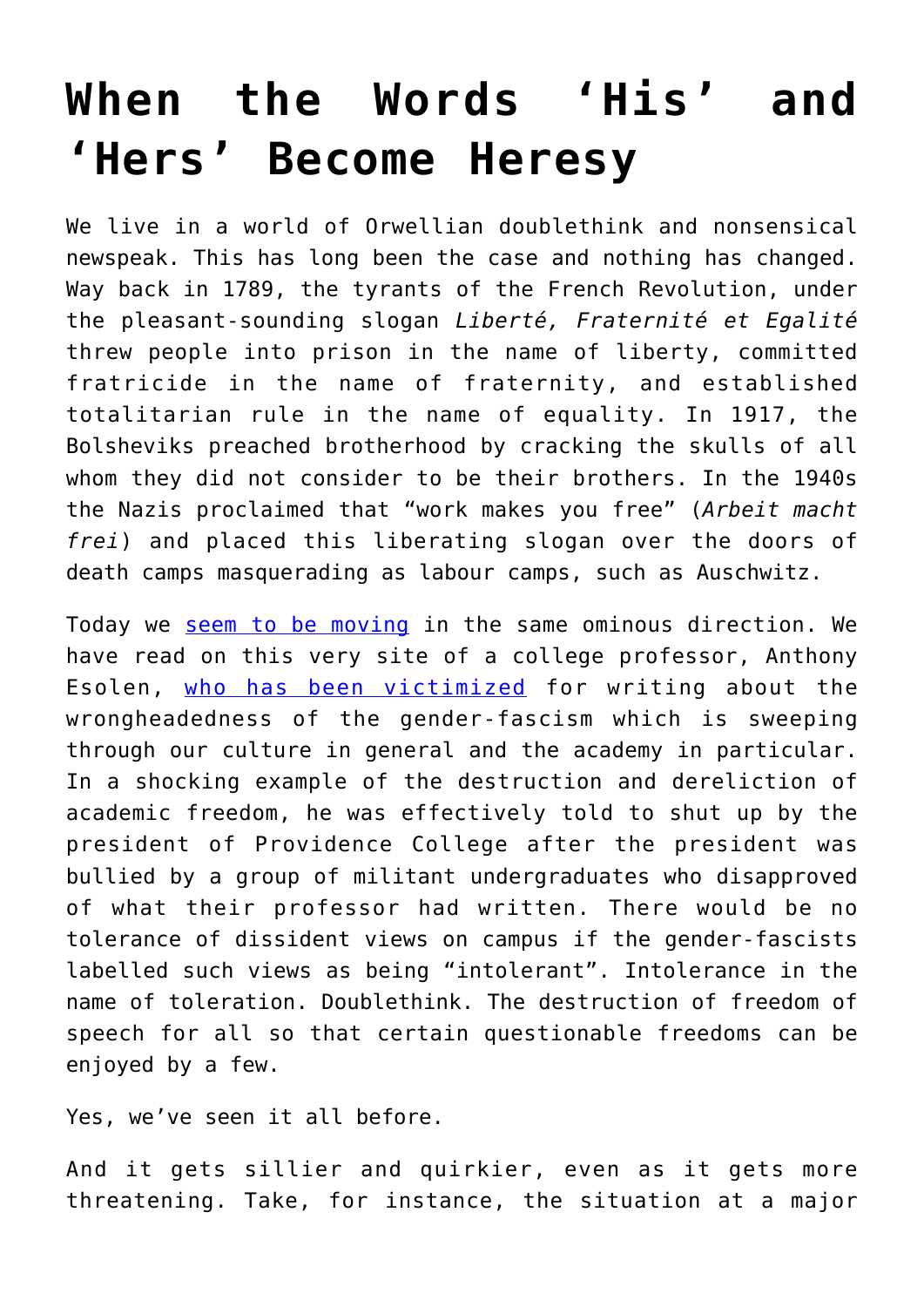university, which was reported to me by a friend who serves on its faculty. It says something for the lack of "tolerance" of academic freedom that I dare not mention the name of the university, nor of the professor, for fear that the former would fire the latter for daring to question the wisdom of the scenario I am about to relate. Professor X told me that he has a student this semester who cannot make up his mind if he wants to self-identify as being a male or a female, or neither or both. The school has endorsed his "right" to dress as a male one day and as a female the next. This would be simply bizarre and even silly were it not for those in gender jackboots (with or without stilettos) warning Professor X that he is not permitted to refer to the student as "he" or "she" but by the gender neutral pronoun "ze". Failure to comply with this newspeak will result in disciplinary action.

I am told that the student, who is really the tragic figure in this ghastly comedy, is quite troubled and can barely make eye contact with anyone. Both of his parents are academics who no doubt instilled the idea of gender-neutrality into him at such a young age that they have effectively gender-neutered him. His parents would no doubt claim that his lack of confidence is not their fault but that, on the contrary, "society is to blame". I can hear them now and, in the interests of the free speech which they deny Professor X, I will let them speak.

"If our son is confused," they will say, "it is the sexist insistence upon the existence of the sexes which is to blame. If God exists (which He doesn't), He got it wrong from the beginning in creating them male and female. Blame the God who doesn't exist, if you like, or blame those who believe in the God who doesn't exist, but don't blame us."

If I were Professor X, I would not dare blame them. It would be more than my tenured position was worth. Since I am not in his unenviable position, I will express my genuine pity for the mixed up student, who is the real victim in this unholy mess which makes his and her a heresy. And I will conclude by